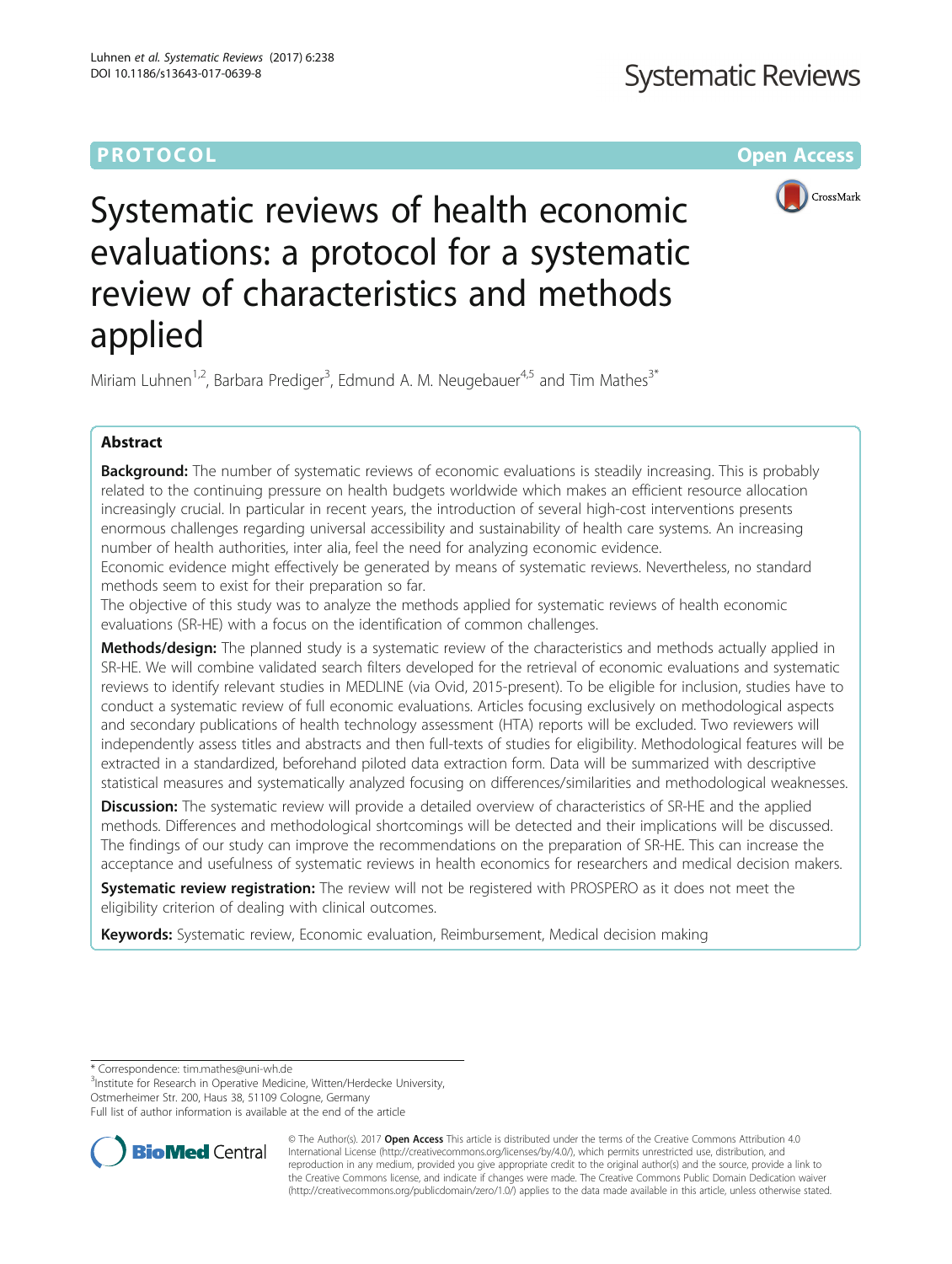#### Background

Continuing pressure on health budgets worldwide makes an efficient resource allocation increasingly crucial. In recent years, the introduction of several high-cost interventions presents enormous challenges regarding accessibility and sustainability of health care systems [\[1, 2\]](#page-3-0). This makes economic considerations more important for health authorities and their decision-making process regarding pricing and reimbursement especially of new interventions.

Systematic reviews of health economic evaluations (SR-HE) can provide evidence about the costeffectiveness of an intervention within a limited time frame. They are valuable (1) to inform the development of an own economic model, (2) to identify the most relevant studies for a particular decision, and (3) to identify the implicated economic trade-offs [[3](#page-4-0)]. Moreover, provided that high-quality economic evaluations that exist are sufficiently transferable and demonstrate similar results regarding cost-effectiveness, SR-HE might indicate the most cost-effective intervention.

Jefferson et al. [[4\]](#page-4-0) found that SR-HE show fundamental methodological flaws, especially regarding their search strategy and the application of an appropriate quality assessment tool. Nevertheless, little research has been performed to further develop the methods for SR-HE in the meantime. Standards for the preparation of SR-HE do not seem to exist so far: More recent studies focusing on the available methodological guidelines found that the recommendations still vary widely and are partly imprecise [[5](#page-4-0)–[8](#page-4-0)]. It is therefore to be expected that the conduct of SR-HE still varies widely and still shows methodological shortcomings. The aim of this paper is

- To provide a detailed overview of the characteristics and applied methods in recently published SR-HE
- To identify similarities and differences between the characteristics and methods of SR-HE
- To identify common challenges

#### Methods/Design

#### Protocol

We used the PRISMA-P (Preferred Reporting Items for Systematic review and Meta-Analysis Protocols) 2015 checklist to develop the methods for this systematic review protocol [[9](#page-4-0)] (please see Additional file [1](#page-3-0)).

Should protocol amendments be necessary, these will be documented including details of the date, changes made, and the rationale for changes.

### Literature search

A systematic search in Ovid MEDLINE(R) Epub Ahead of Print, In-Process & Other Non-Indexed Citations, Ovid MEDLINE(R) Daily, and Ovid MEDLINE(R) 1946 to Present will be performed. We will limit the publication date of our search to the period 2015/01/01 to present. A validated search filter for economic evaluations (Emory University [Grady] [\[10](#page-4-0)]) will be combined with a validated filter for the retrieval of systematic reviews (Lee [\[11](#page-4-0)]), as presented in Table 1. This strategy was chosen as it provides an optimal balance between sensitivity and precision. Search results will be downloaded to EndNote version X7 where duplicates will be identified and removed.

## Inclusion criteria

We will include articles available as full-text and written in English, German, French, or Spanish if they fulfill all of the following criteria:

- 1. Systematic literature search in at least one electronic database and transparent description of study selection. We will exclude articles applying abbreviated review methods (e.g., scoping reviews and short reviews) as judged by the authors of the SR-HE.
- 2. Inclusion of full economic evaluations (i.e., costeffectiveness/cost-utility/cost-benefit-analyses [[12](#page-4-0)]) and/or the cost-effectiveness of an intervention was reviewed. Articles reviewing solely partial economic evaluations (like cost-of-illness studies or budget impact analyses) will be excluded.
- 3. Objective to answer a cost-effectiveness research question, i.e., we will exclude articles focusing exclusively on methodological aspects (e.g., analysis of methods applied in health economic modeling studies).
- 4. Full-text journal article. Protocols, commentaries, editorials, and conference proceedings will be excluded. Likewise, secondary publications of HTA reports will be excluded as the focus of our study will be on the scientific literature instead of documents stemming from regulatory processes within a certain jurisdiction in a health care system.

#### Study selection

Two reviewers will independently assess the titles and abstracts retrieved in the electronic literature search against the inclusion criteria. Possible eligible full-text

| Table 1 Details of the bibliographic database search strategy |  |
|---------------------------------------------------------------|--|
|---------------------------------------------------------------|--|

| Step Search string                                                                                                                              | Reference                                 |
|-------------------------------------------------------------------------------------------------------------------------------------------------|-------------------------------------------|
| ((economic\$.ti. or cost\$.ti. or cost benefit)<br>analysis/ or (treatment outcome/ and ec.fs.))<br>not ((animals/ not humans/) or letter.pt.)) | <b>Emory University</b><br>$(Gradv)$ [10] |
| MEDLINE.tw. or systematic review.tw. or<br>meta-analysis.pt. or intervention\$.ti.                                                              | Lee 2012 [11]                             |
| 1 and $2$                                                                                                                                       |                                           |

Limit: publication year 2015–present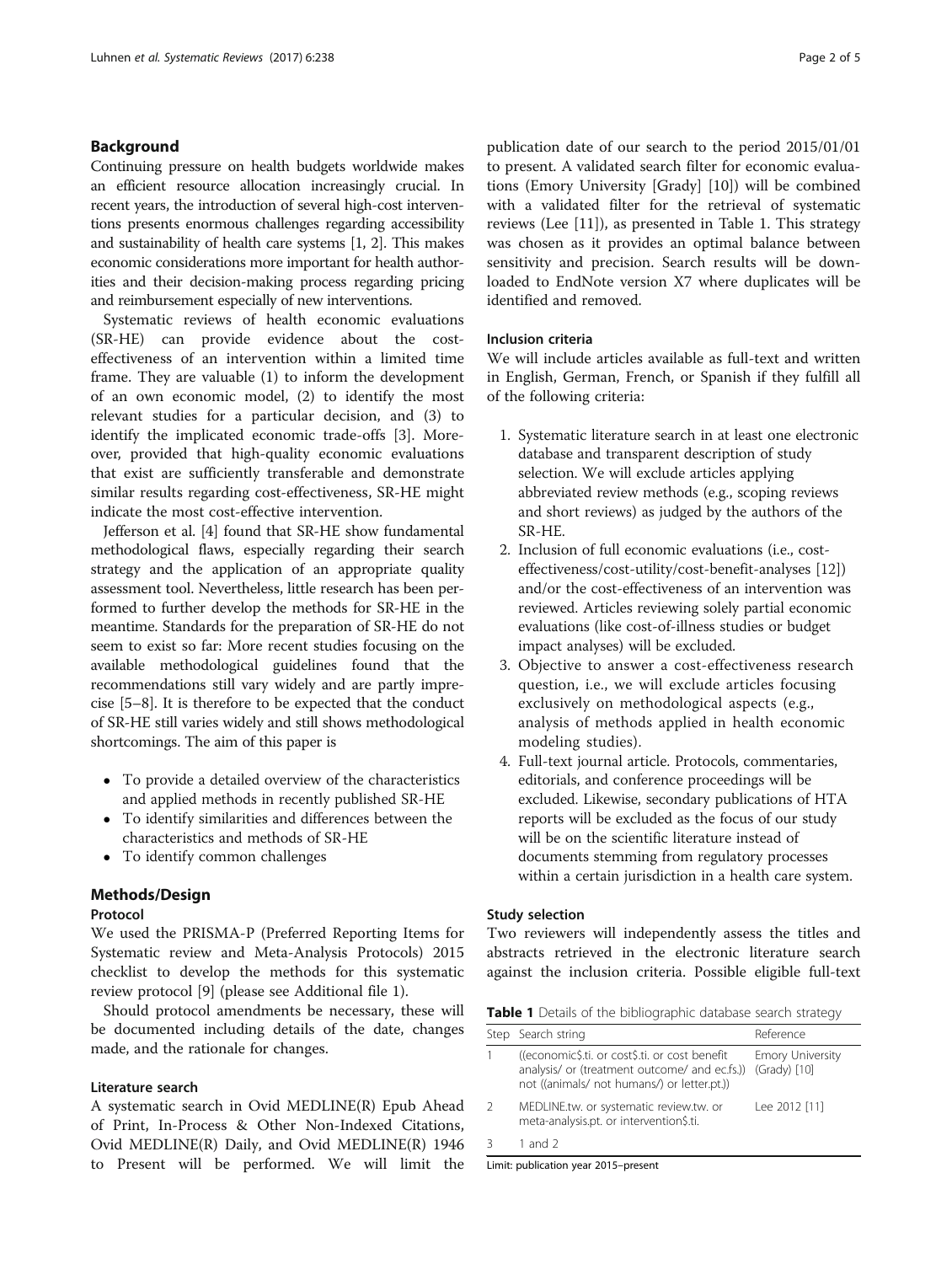#### Table 2 Data extraction form

| Article                                                                                                                 | Article<br>Presentation of cost data                                                                                                                                                                                                 |  |  |
|-------------------------------------------------------------------------------------------------------------------------|--------------------------------------------------------------------------------------------------------------------------------------------------------------------------------------------------------------------------------------|--|--|
| General information                                                                                                     |                                                                                                                                                                                                                                      |  |  |
| Affiliation (e.g., academic, commercial, public)                                                                        | Presentation of cost data (as reported/inflated/currency converted)                                                                                                                                                                  |  |  |
| Country of corresponding author                                                                                         | Method for data synthesis<br>Data synthesis                                                                                                                                                                                          |  |  |
| Number of authors                                                                                                       |                                                                                                                                                                                                                                      |  |  |
| Journal + impact factor                                                                                                 | Further remarks                                                                                                                                                                                                                      |  |  |
| Disease area(s) (ICD-Code[s])                                                                                           | CEA cost-effectiveness analysis; PICOS patient, intervention, comparison, out-<br>come, setting; PRISMA Preferred Reporting Items for Systematic review and<br>Meta-Analysis; SR-HE systematic review of health economic evaluations |  |  |
| Type of intervention (e.g., drug treatment, surgical procedure)                                                         |                                                                                                                                                                                                                                      |  |  |
| $C_1, \ldots, C_{n}$ on the $I_1, \ldots, C_{n}$ on the $IC_1$ on the $\ldots, C_{n}$ of $C_{n}$ on the $\ldots, C_{n}$ |                                                                                                                                                                                                                                      |  |  |

Scope of SR-HE (only SR-HE/SR-HE and primary CEA/SR-HE to inform primary CEA)

If only SR-HE: indicated purpose of systematic review

Study registered or published protocol available (not stated/stated)

Consideration of reporting guideline (e.g., PRISMA)

Statement of research question and formulated eligibility criteria

Research question (not stated/stated)

Eligibility criteria (PICOS + further [specify])

Economic study types included

#### Literature search strategy

Information sources (databases, reference lists of relevant records, etc.) Search terms/filters

+ explanation when economic terms missing (e.g., joint review for clinical and economic effectiveness)

Search limits (time period, language, publication type, etc.)

Study selection

Flow of study selection described (yes/no)

Study selection illustrated in flow chart (yes/no)

Duplicate study selection (yes/no/unclear) + method (e.g., all independently/quality assurance of sample) + mechanism to resolve disagreement

Technical support for study selection (e.g., software)

Data extraction

Data extraction method (e.g., standardized data extraction form)

Duplicate data extraction (yes/no/unclear) + method (e.g., all independently/quality assurance of sample) + mechanism to resolve disagreement

Data items extracted

Technical support for data extraction (e.g., software)

Assessment of methodological study quality

Assessment of methodological study quality on study level (yes/no/ unclear) + assessment tool

Duplicate quality assessment (yes/no/unclear) + method (e.g., all independently/quality assurance of sample) + mechanism to resolve disagreement

Assessment of generalizability/transferability/applicability

Assessment of generalizability/transferability/applicability (yes/no/ unclear) + assessment tool

Duplicate generalizability/transferability/applicability assessment (yes/ no/unclear) + method (e.g., all independently/quality assurance of sample) + mechanism to resolve disagreement

| Article                                                                        |
|--------------------------------------------------------------------------------|
| Presentation of cost data                                                      |
| Presentation of cost data (as reported/inflated/currency converted)            |
| Method for data synthesis                                                      |
| Data synthesis                                                                 |
| <b>Further remarks</b>                                                         |
| CEA cost-effectiveness analysis; PICOS patient, intervention, comparison, out- |

articles will be retrieved and screened by two reviewers to reach a final decision about inclusion. Any disagreements will be resolved through discussion or involvement of a third reviewer.

We will prepare a PRISMA flowchart to illustrate the selection process.

#### Data abstraction

Methodological features will be extracted in a standardized, beforehand piloted data extraction form (Table 2). We developed an electronical extraction form in Microsoft Excel 2010 for a previous study (not published yet) in which we analyzed HTA reports of international HTA organizations for the methods applied for SR-HE and adapted it for the purpose of the present study. This approach for data abstraction and data presentation was inspired by the publication of Page et al. [\[13](#page-4-0)] which provides an overview of epidemiology and reporting characteristics of systematic reviews of biomedical research. Data items presented in the included articles will be classified according to the categories depicted in Table [3](#page-3-0). Data will be extracted each by a single reviewer. After extraction of the first articles, a 10% random sample will be verified for accuracy and correctness of data entries by a second reviewer. Discrepancies will be resolved through discussion or third party, if necessary. In case of frequent and/or substantial disagreements, a verification of 100% is intended.

#### Data analysis and presentation

We will analyze all data using Microsoft Excel 2010. Results for each data item extracted will be presented in tables. For nominal data, we will provide numbers and percentages. We will provide median and ranges for ordinal data.

In order to allow an estimation of the number of SR-HE published per year and to analyze possible changes over time, we will present the number of hits resulting from our search strategy for the years 2015 to 2017.

Since no tool for the critical appraisal of SR-HE exists (comparable e.g., to AMSTAR [A Measurement Tool to Assess Systematic Reviews] [[14\]](#page-4-0)), we will not critically appraise included articles by means of a certain tool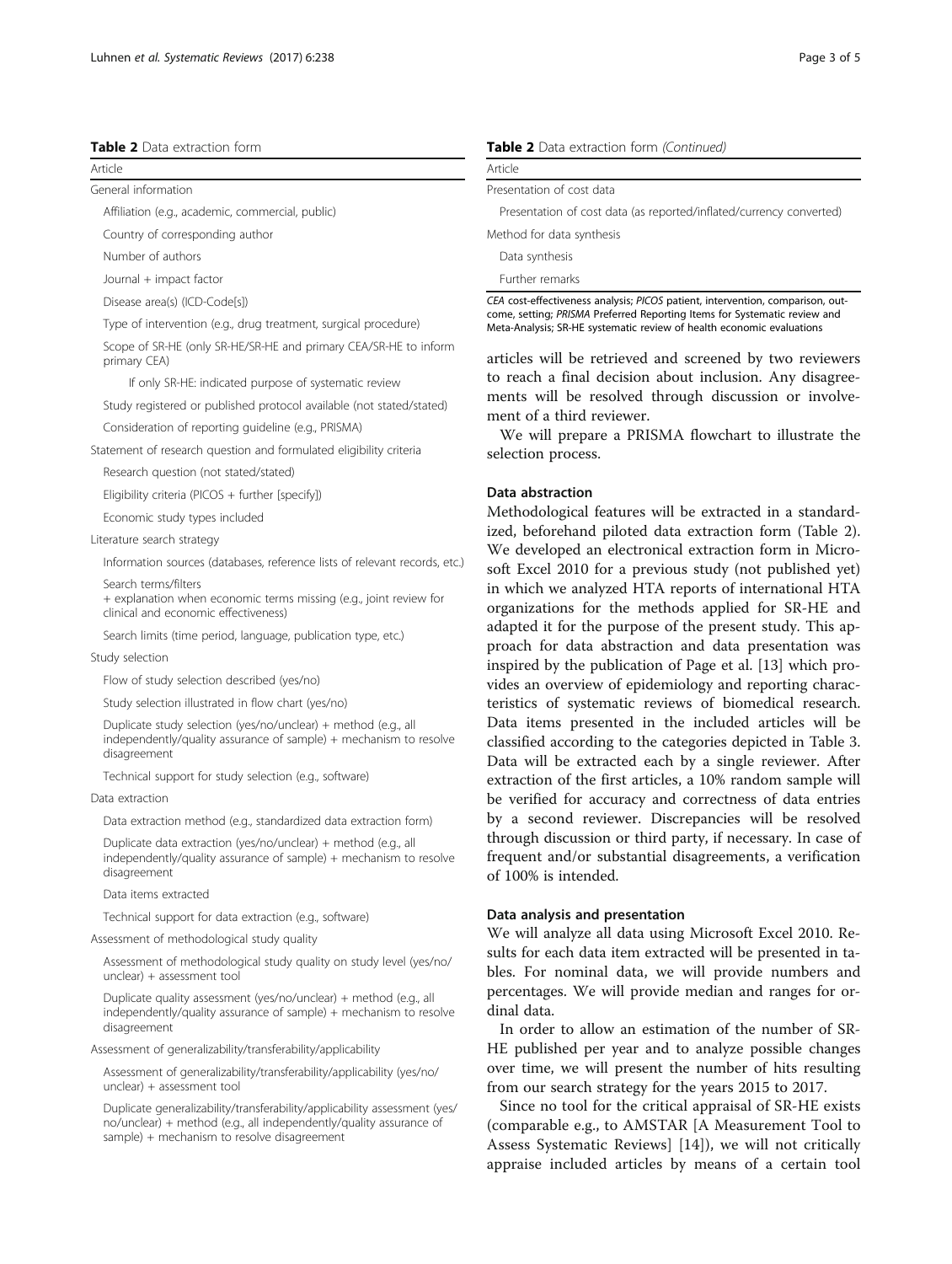<span id="page-3-0"></span>

|                         | Table 3 Categories for the classification of data items extracted |  |  |
|-------------------------|-------------------------------------------------------------------|--|--|
| in the included reviews |                                                                   |  |  |

|               |                                       |                    | onomics for researchers and med                                                                                                               |  |  |
|---------------|---------------------------------------|--------------------|-----------------------------------------------------------------------------------------------------------------------------------------------|--|--|
| Category      | Data item                             | Presented/reported |                                                                                                                                               |  |  |
| Study details |                                       |                    | <b>Additional file</b>                                                                                                                        |  |  |
|               | Author(s)                             |                    | <b>Additional file 1: Preferred Reporting Items</b>                                                                                           |  |  |
|               | Year of publication                   |                    | Meta-Analysis Protocols (PRISMA-P) 2015 che                                                                                                   |  |  |
|               | Objective                             |                    | to address in a systematic review protocol. (D                                                                                                |  |  |
|               | Country                               |                    | <b>Abbreviations</b>                                                                                                                          |  |  |
|               | Setting                               |                    | AMSTAR: A Measurement Tool to Assess Syster                                                                                                   |  |  |
|               | Funding                               |                    | effectiveness analysis; PICOS: Patient, interventi<br>setting; PRISMA: Preferred Reporting Items for !                                        |  |  |
| Methods       |                                       |                    | Analysis; PROSPERO: Prospective Register of Sy!                                                                                               |  |  |
|               | Population                            |                    | HE: Systematic reviews of health economic eva                                                                                                 |  |  |
|               | Intervention(s)                       |                    | Acknowledgements                                                                                                                              |  |  |
|               | Comparator(s)                         |                    | Not applicable                                                                                                                                |  |  |
|               | Outcomes/effects                      |                    | <b>Funding</b>                                                                                                                                |  |  |
|               | Study design                          |                    | No funding will be received for the proposed                                                                                                  |  |  |
|               | <b>PICO</b>                           |                    | Availability of data and materials                                                                                                            |  |  |
|               | <b>PICOS</b>                          |                    | The datasets generated and analyzed during th<br>available from the corresponding author on rea                                               |  |  |
|               | Methods for valuing outcomes/benefits |                    |                                                                                                                                               |  |  |
|               | Model type                            |                    | Authors' contributions<br>ML and TM developed and piloted the data ex                                                                         |  |  |
|               | Perspective                           |                    | the search strategy for the proposed systemati<br>manuscript. TM and BP commented on the ma<br>the conceptualization of the systematic review |  |  |
|               | Time horizon                          |                    |                                                                                                                                               |  |  |
|               | Cost/resource items included          |                    | manuscript and approved the final manuscript.                                                                                                 |  |  |
|               | Data sources for costs                |                    | Ethics approval and consent to participate                                                                                                    |  |  |
|               | Data sources for clinical data        |                    | Not applicable                                                                                                                                |  |  |
|               | Data sources for utility data         |                    | Consent for publication                                                                                                                       |  |  |
|               | Discounting                           |                    | Not applicable                                                                                                                                |  |  |
|               | Currency                              |                    | <b>Competing interests</b>                                                                                                                    |  |  |
|               | Analysis of uncertainty               |                    | The authors declare that they have no compet                                                                                                  |  |  |
| Results       |                                       |                    |                                                                                                                                               |  |  |
|               | Costs/resources                       |                    | <b>Publisher's Note</b><br>Springer Nature remains neutral with regard to                                                                     |  |  |
|               | Outcomes/benefits                     |                    | published maps and institutional affiliations.                                                                                                |  |  |
|               | Incremental                           |                    | <b>Author details</b>                                                                                                                         |  |  |
|               | Analysis of uncertainty               |                    | Department Health Care and Health Economi                                                                                                     |  |  |
|               | Author's conclusion                   |                    | Efficiency in Health Care (IQWiG), Im Mediaparl<br><sup>2</sup> Faculty of Health, Department of Medicine, W                                  |  |  |
|               |                                       |                    | Octmorbeimer Str. 200 Haus 38, 51100 Cologni                                                                                                  |  |  |

but focus on similarities, differences, and methodological shortcomings.

As far as possible, the results of our study will be reported in accordance with the PRISMA guidelines [[15\]](#page-4-0).

#### **Discussion**

The systematic review will provide a detailed overview of characteristics of SR-HE and the applied methods. Differences and methodological shortcomings will be detected and their implications will be discussed. The findings of our study can improve the recommendations on the preparation of SR-HE. This can increase the

acceptance and usefulness of systematic reviews in health economics for researchers and medical decision makers.

is for Systematic review and ecklist: recommended items  $(DOCX 36 kb)$ 

ematic Reviews; CEA: Costtion, comparison, outcome, Systematic review and Metaexternatic reviews; SRraluations

study.

the current study will be easonable request.

extraction form. ML developed tic review and drafted the nanuscript. EAMN supported w. All authors reviewed the

eting interests.

to jurisdictional claims in

hics, Institute for Quality and rk 8, 50670 Cologne, Germany. Witten/Herdecke University, Ostmerheimer Str. 200, Haus 38, 51109 Cologne, Germany. <sup>3</sup>Institute for Research in Operative Medicine, Witten/Herdecke University, Ostmerheimer Str. 200, Haus 38, 51109 Cologne, Germany. <sup>4</sup> Faculty of Health, Brandenburg Medical School – Theodor Fontane, Campus Neuruppin, Fehrbelliner Str. 38, 16816 Neuruppin, Germany. <sup>5</sup>Interdisciplinary Centre for Health Services Research, Witten/Herdecke University, Alfred-Herrhausen-Straße 50, 58448 Witten, Germany.

#### Received: 5 May 2017 Accepted: 23 November 2017 Published online: 02 December 2017

#### References

- 1. European Commission. Inception impact assessment—strengthening of the EU cooperation on. Health Technology Assessment (HTA) Available from: [http://ec.europa.eu/smart-regulation/roadmaps/docs/2016\\_sante\\_144\\_](http://ec.europa.eu/smart-regulation/roadmaps/docs/2016_sante_144_health_technology_assessments_en.pdf) [health\\_technology\\_assessments\\_en.pdf](http://ec.europa.eu/smart-regulation/roadmaps/docs/2016_sante_144_health_technology_assessments_en.pdf). Accessed April 19, 2017
- 2. OECD. Fiscal sustainability of health systems: bridging health and finance perspectives. Paris: OECD Publishing; 2015.